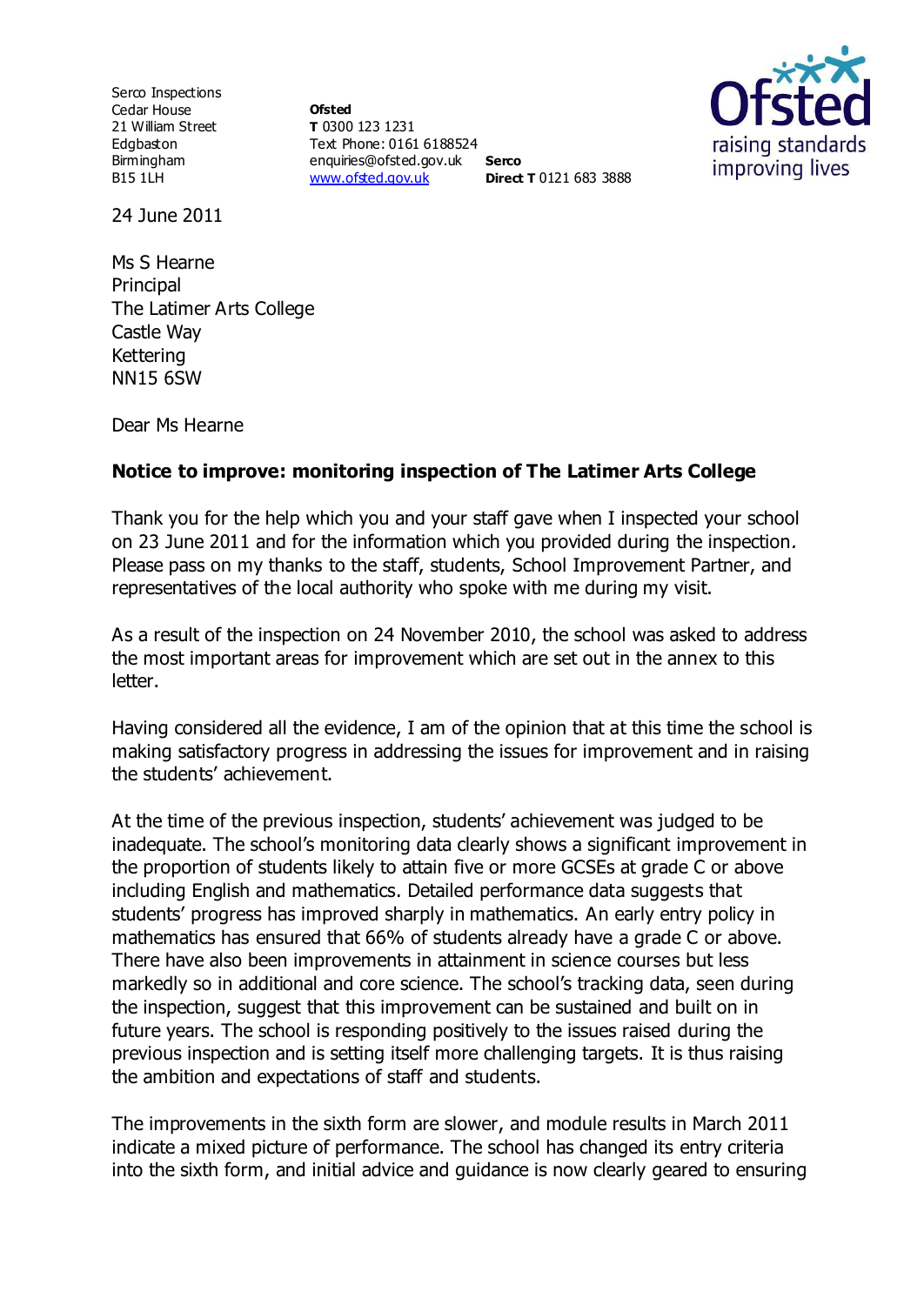

students are on the right courses. Not all the changes made have had sufficient time to impact on student outcomes. Attendance in sixth form is currently running at 95% and so exceeding the target set of 93%. Rigorous registration procedures and systems have improved attendance tracking and monitoring. The school now has accurate data on sixth form attendance.

Senior leaders have been relentless in their focus on improving teaching and learning. There is systematic monitoring and observation of teaching and learning which ensure that senior leaders have an accurate overview of teaching. They have a good understanding of the strengths and weaknesses across the school. Robust action is being taken to eliminate inadequate learning in lessons and improve the proportion of teaching that is good or better. Inadequate teaching is thus decreasing. All staff whose teaching is causing concern receive effective support. Support plans are well focussed, providing practical guidance from other teachers and external advisers. The impact of this is evident in lessons seen during the visit.

All lessons were visited jointly with senior leaders to focus on issues raised at the last inspection. The better lessons observed were well organised lessons and provided the students with a variety of learning activities. These included opportunities to work individually and in small groups, and the use of peer assessment. Positive relationships ensured all students were engaged in learning. Presentation in books showed a marked improvement, with many books seen which were neat and graffiti free. Lesson planning addressed the needs of different groups by providing both challenge and support. For example, in a religious education lesson, the teacher provided a structured writing frame to help lower attaining students to answer a short examination question while, for others, there was the opportunity to write freely and incorporate different sources of evidence. Literacy and numeracy skills are being better incorporated into lessons, with frequent focus on key words. This is supplemented with literacy and numeracy weeks, in form time. Sometimes, opportunities are missed to improve students' speaking skills. In lessons where teaching was less effective, the teacher talked for too long, questions were not well targeted and not all students were actively involved. While some teachers are asking more probing and open ended questions, too much is left to those who put their hands up. These lessons lack pace, and the demands placed on the students are at too low a level.

Marking is improving but remains inconsistent across the school. Good practice was seen in humanities and English, where students were given precise guidance on how to improve and had clear criteria by which to assess their progress. Student progress tracker sheets were used very effectively in these subjects so students clearly understood how to achieve the next steps in their learning, therefore enabling students to achieve challenging targets. The quality of advice from teachers is not always sharply focused.

The school's improvements have been underpinned by increased accountability among middle leaders. Middle leaders are making a bigger contribution to the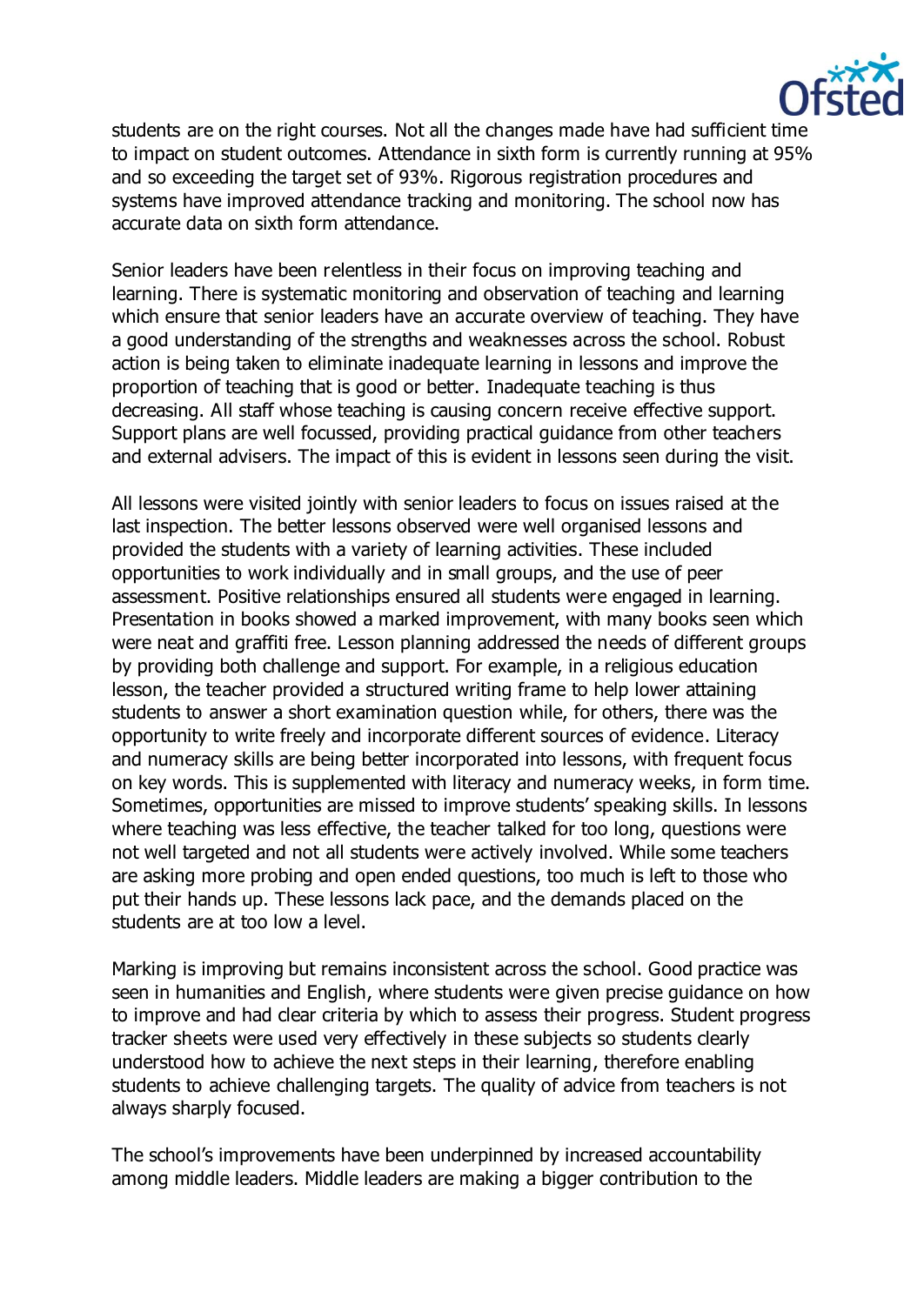

monitoring and evaluation of their subjects. The link between senior and middle leaders has been strengthened, with regular meetings and common agendas. There is a clear monitoring schedule. Middle leaders have a good knowledge of what needs to be improved in their subject areas and use data to improve progress. They are aware of the strengths and weaknesses of staff in their teams. There is a joint approach to monitoring and evaluation, with middle leaders and senior leaders working together on reviews of student work and lesson observations. Teamwork is driving forward improvements well. Follow-up actions show that leaders at all levels are being held more accountable. The Principal and senior leaders provide clear direction and there is a good pace of change.

Specialist status in performing arts is helping to improve outcomes for students by strong performance on vocational based courses. There is high participation by students in arts activities.

The support from the local authority and School Improvement Partner have been strong, thus ensuring the school got to grips with issues very quickly. They are both providing a good balance of challenge and support, ensuring senior leaders have a realistic view of the progress the school is making.

I hope that you have found the inspection helpful in promoting improvement in your school. This letter will be posted on the Ofsted website.

Yours sincerely

Davinder Dosanjh **Her Majesty's Inspector**